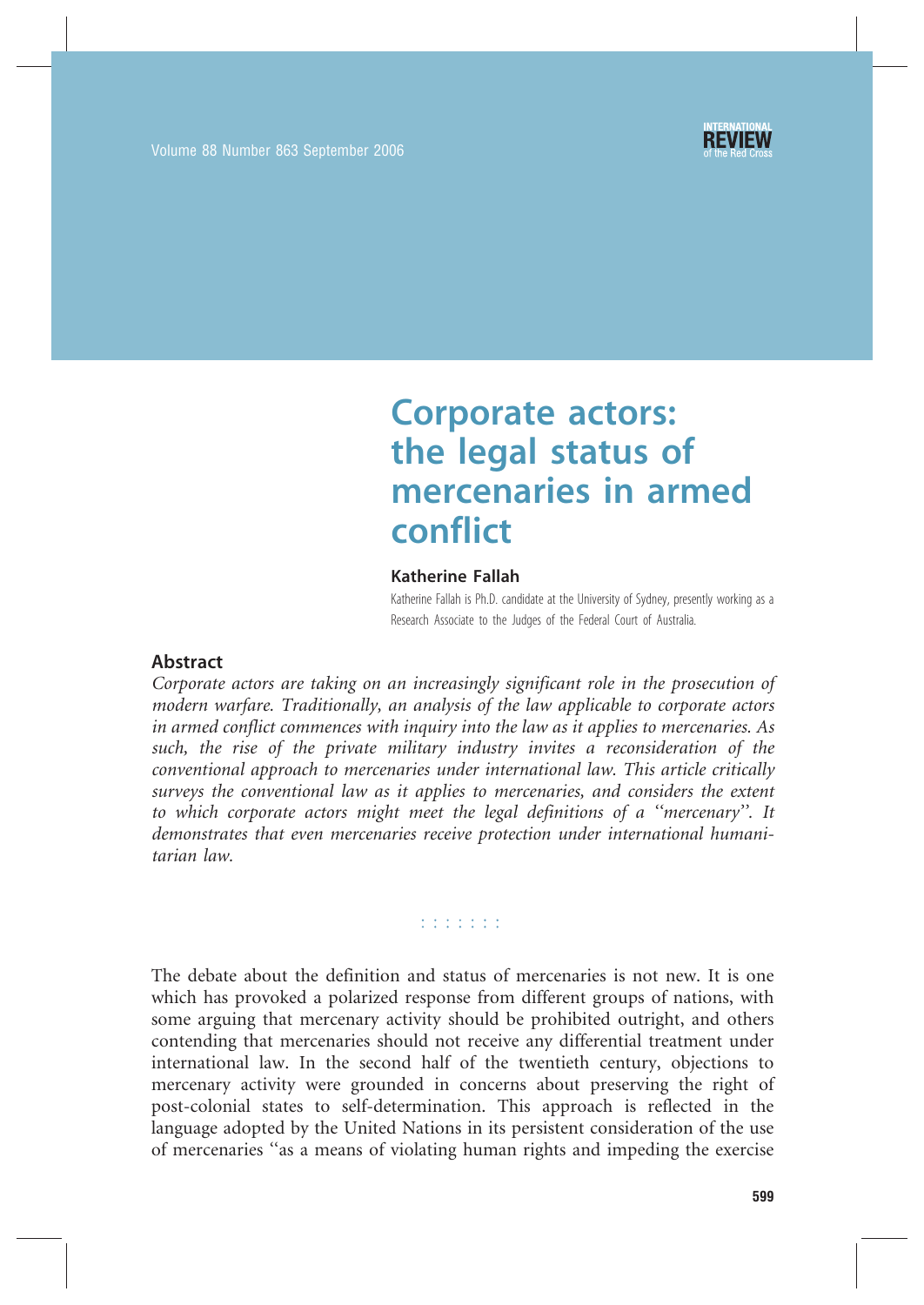of the right of peoples to self-determination''.1 Until recently, legal consideration of corporate actors in armed conflict was limited to the question of mercenaries. Contemporary interest in corporate actors, however, is largely attributable to the role of private military contractors in Iraq and elsewhere. Private military contractors are not necessarily mercenaries under international law but, like mercenaries, they are perceived to act according to commercial or private interests in armed conflict. The significance of the private military industry in present-day warfare calls for a re-examination of the role and regulation of corporate actors in armed conflict.

The role of corporate actors in Iraq has attracted considerable international attention, particularly in the light of reports that in some instances private military contractors have been specifically targeted and subjected to degrading treatment.2 This is unquestionably the kind of conduct that international humanitarian law seeks to prevent, and it has led to concern in humanitarian circles. The role of corporate actors in Iraq has also attracted the attention of governments. The impetus behind the UK Green Paper on options for regulation of the industry,<sup>3</sup> for example, was the British government's concern that highly trained members of the British armed forces, particularly SAS troops, were resigning (or taking leave of absence) to assume contract positions in Iraq.<sup>4</sup> The South African government has gone one step further, with the flood of South African contractors to Iraq prompting a formal review of the country's mercenary legislation.<sup>5</sup>

- 1 See, by way of an illustrative sample: ''Report of the Third Meeting of Experts on traditional and new forms of mercenary activities as a means of violating human rights and impeding the exercise of the right of peoples to self-determination'', December 2004, UN Doc. E/CN.4/2005/23; ''Report on the question of the use of mercenaries as a means of violating human rights and impeding the exercise of the right of peoples to self-determination'', submitted by the Special Rapporteur of the Commission on Human Rights, UN GAOR, 49th sess., Annex, UN Doc. A/49/362 (1994); Resolution on the use of mercenaries as a means of violating human rights and impeding the exercise of the right of peoples to self-determination, GA Res. 59/178, 59th sess., 74th plen. mtg, UN Doc A/RES/59/178 (3 March 2005); Shaista Shameen, ''Use of mercenaries as a means of violating human rights and impeding the exercise of the right of peoples to self-determination'', Report of the Special Rapporteur on the right of peoples to self-determination and its application to peoples under colonial or alien domination or foreign occupation, UN Doc A/60/263 (2005).
- 2 See, e.g., "Bodies mutilated in Fallujah attack", BBC News (UK), 31 March 2004, available at <http:// news.bbc.co.uk/2/hi/middle\_east/3585765.stm> (visited 2 Nov. 2006).
- 3 Private Military Companies: Options for Regulation, British Foreign and Commonwealth Office (Green Paper), 2002 (hereinafter UK Green Paper).
- 4 Robert Fisk and Severin Carrell, ''Britain's secret army in Iraq: Thousands of armed security men who answer to nobody", Independent (UK), 28 March 2004, available at <http://news.independent.co.uk/ world/middle\_east/story.jsp?story=505826> (visited 2 Nov. 2006).
- 5 The South African Commission on the Review of the Regulation of the Private Security Industry is charged with examining the efficacy of the Regulation of Foreign Military Assistance Act (Act 15 of 1998) as well as the Private Security Industry Regulation Act 2001 (Act 56 of 2001). The Commission's documents are available at <http://www.crpsi.co.za> (visited 2 Nov. 2006). The Commission took submissions on the Prohibition of Mercenary Activities and Prohibition and Regulation of Certain Activities in Areas of Armed Conflict Bill (Bill 42 of 2005). See, e.g., Mariette le Roux, ''South Africa: What are 5000 South Africans doing in Iraq?'', South African Press Association, 6 July 2006.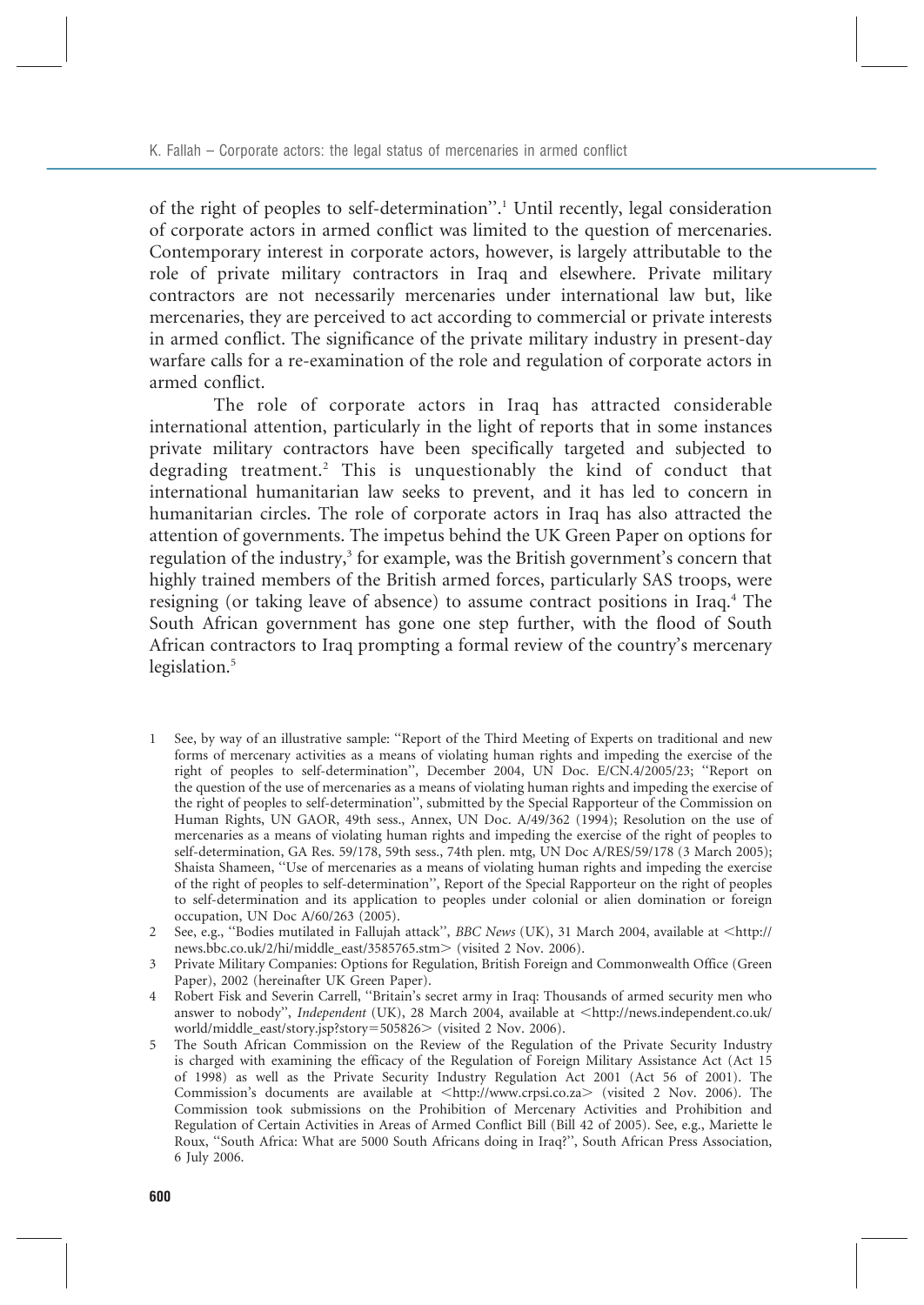

Private military activity in Iraq also gives rise to questions about the accountability of corporate actors in armed conflict.<sup>6</sup> Private military companies have tended to assert that, in the absence of a specific legal framework to deal with corporate actors, their industry is ''self-regulated''. For example, prior to its cessation of operations in 2004, Sandline International asserted, ''In the absence of a set of international regulations governing Private Military Companies, Sandline has adopted a self-regulatory approach to the conduct of our activities.'' <sup>7</sup> On the contrary, international humanitarian law and mercenary-specific conventions do provide an international framework for the regulation of private military contractors. Unfortunately, that legal framework is disjointed and, in some respects at least, contradictory. Sandline's depiction of the industry as ''selfregulated'' is an example of how private military contractors, and the governments that support them, sometimes take advantage of the ad hoc nature of international attempts to regulate corporate actors.

In this article I do not purport to address the normative implications of the private military industry. This is not to detract from the concerns of states, particularly within post-colonial Africa, that have actively and consistently opposed the use of corporate actors in waging war on their soil. These concerns continue today. In a scathing piece on this year's mercenary scandal in Kenya, a local reporter captured the essence of post-colonial anxiety regarding corporate actors, claiming failure to suppress mercenary activity amounts to ''the kind of paralysis … which in the past allowed 12 mercenaries to land at an African country in the morning and overthrow the Government by lunch time''.8 There may well be room for a stronger international legal framework to prohibit the use of corporate actors in armed conflict. However, that is a question for another article<sup>9</sup>

Instead, I write against the backdrop of the law as it stands today. I outline some of the difficulties with the specific treatment of mercenaries under international law and highlight the disparity between international humanitarian law and mercenary-specific conventional law. Perhaps most importantly, I demonstrate how international humanitarian law binds and protects mercenaries.

<sup>6</sup> Most notoriously, private contractors have been implicated in the Abu Ghraib torture scandal, prompting Alien Tort litigation in the United States. To date, the plaintiffs have been unsuccessful in their respective actions. See Saleh v. Titan Corp., 436 F.Supp.2d 55 (DDC 2006) and Ibrahim v. Titan Corporation, 391 F.Supp.2d 10 (DDC 2005). For academic consideration of the issue, see Tina Garmon, ''Domesticating international corporate responsibility: Holding private military firms accountable under the Alien Tort Claims Act'', Tulane Journal of International and Comparative Law, Vol. 11 (2003), pp. 325–54, and Jennifer L. Heil, ''African private security companies and the Alien Tort Claims Act: Could multinational oil and mining companies be liable?'', Northwestern Journal of International Law and Business, Vol. 22(3) (2002), pp. 291–310.

<sup>7 &</sup>quot;Corporate overview", Sandline International, available at <www.sandline.com/company/index.html> (visited 2 Nov. 2006).

<sup>8 &#</sup>x27;'The makings of a civilian coup'', Sunday Nation (Kenya), 18 June 2006.

<sup>9</sup> For an excellent consideration of the question of state responsibility for the actions of private military contractors, see ''Private military contractors: Status and responsibility for their actions'', report of the Expert Meeting on Private Military Contractors, CUDIH, Geneva, 29–30 Aug. 2005.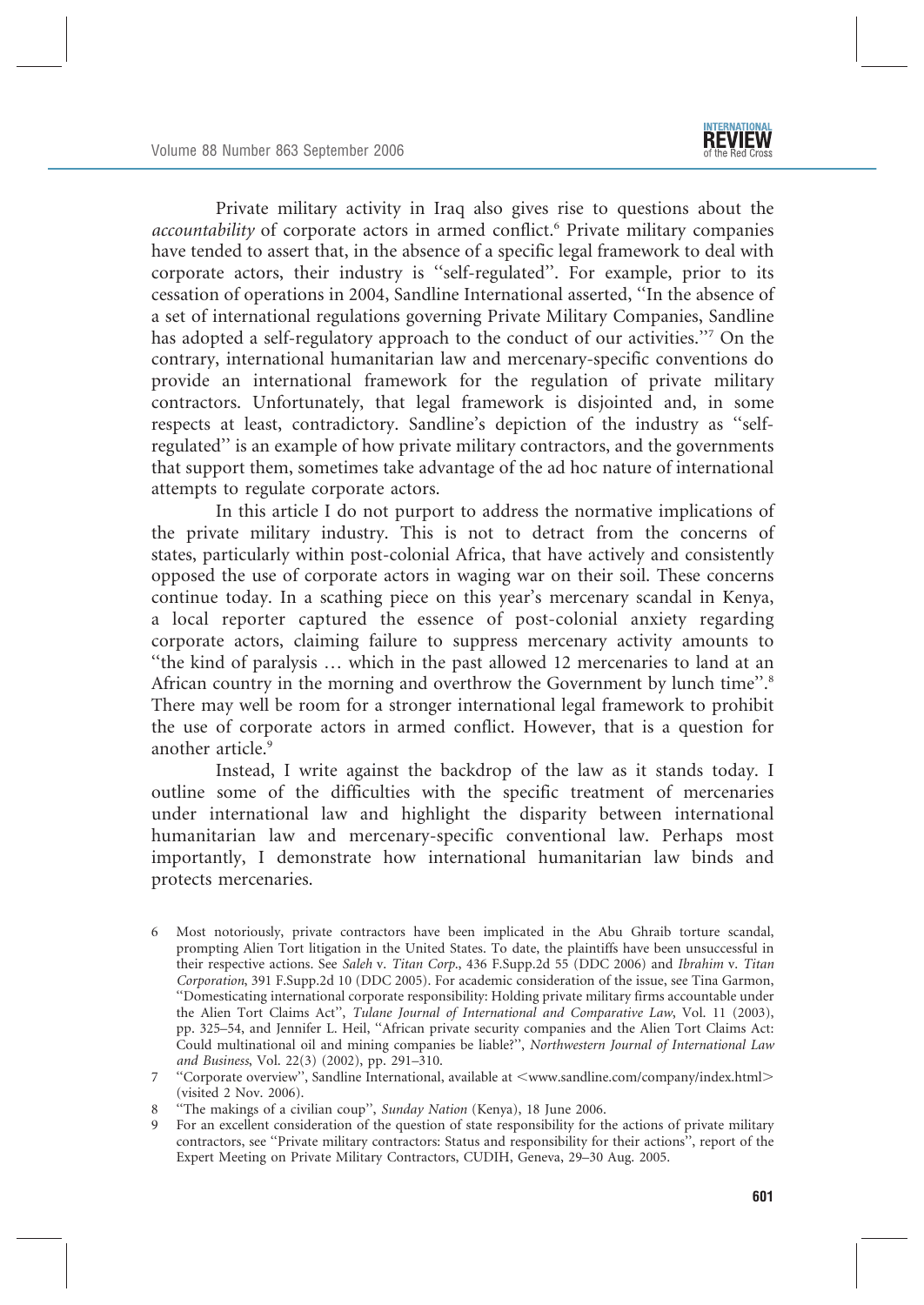# Terminology and questions for international humanitarian law

Traditionally, an analysis of the law applicable to corporate actors in armed conflict commences with an inquiry into the law as it applies to mercenaries. In examining the specific legal provisions dealing with mercenaries, it is necessary to turn to two primary issues. The first relates to the threshold definitional question of who is to be labelled a mercenary. The second is to determine the consequences of mercenary status. In the next section, I shall consider the present status of the law in respect of these two issues.

The increasing use of ''private military contractors'' in the modern sense raises further questions.10 Private military contractors tend to be seen as predominantly motivated by monetary gain rather than ideological or patriotic allegiance.11 This raises the question: are private military contractors ''mercenaries'' for the purposes of international humanitarian law? If not, what is their status? It is critical to note that the term ''private military contractor'' is one of art rather than law – no international legal instruments make reference to or define the term, or its synonyms.<sup>12</sup> All too often, political commentators and corporate actors attempt to use ''private military contractor'' as a term of exception, arguing that contractors are neither bound nor protected by international humanitarian law. The term ''mercenary'' takes on a number of definitions under international legal instruments, but its use is not reserved for legal discourse. Instead, the ''mercenary'' label is frequently ''applied to express the speaker's disapproval, rather than to describe an individual satisfying the specific criteria under international law", $^{13}$ taking on a political rather than legal meaning. In order to defuse the loaded uses of these terms, I shall instead use the expression ''corporate actor'' to refer inclusively to those actors who are variously considered to be mercenaries and private military contractors, except where the law makes specific reference to ''mercenaries''.

#### Conventional treatment of mercenaries

It was with considerable reluctance that states at the Diplomatic Conference on the Reaffirmation and Development of International Humanitarian Law Applicable in

12 Such as "private security contractor" or "civilian contractor".

<sup>10</sup> For examples of academic interest in the issue, see the work of Peter Warren Singer and others: Peter Warren Singer, Corporate Warriors: The Rise of the Privatized Military Industry, Cornell University Press, Ithaca and London, 2003; Peter W. Singer, ''Corporate warriors: The rise of the privatized military industry and its ramifications for international security'', International Security, Vol. 26(3) (2002), p. 186; Peter W. Singer, "Peacekeepers, Inc"., Policy Review, Vol. 119 (2003), available at <http:// www.policyreview.org/jun03/singer.html> (visited 2 Nov. 2006); Deborah D. Avant, The Market for Force: The Consequences of Private Security, Cambridge University Press, New York, 2005; Deborah Avant, ''Mercenaries'', Foreign Policy, Vol. 143 (2004), p. 20; Robert Mandel, Armies without States: The Privatization of Security, Lynne Rienner, Boulder, 2002.

<sup>11</sup> It is on this basis that many commentators distinguish ''mercenaries'' from ''volunteers'' under international humanitarian law. See, e.g., Marie-France Major, ''Mercenaries and international law'', Georgia Journal of International and Comparative Law, Vol. 22(1) (1992), pp. 103–50, at p. 111, citing Yves Sandoz and Abdulgawi Yusuf.

<sup>13</sup> Andrew Clapham, Human Rights Obligations of Non-State Actors, Oxford University Press, Oxford, 2006, pp. 299–300.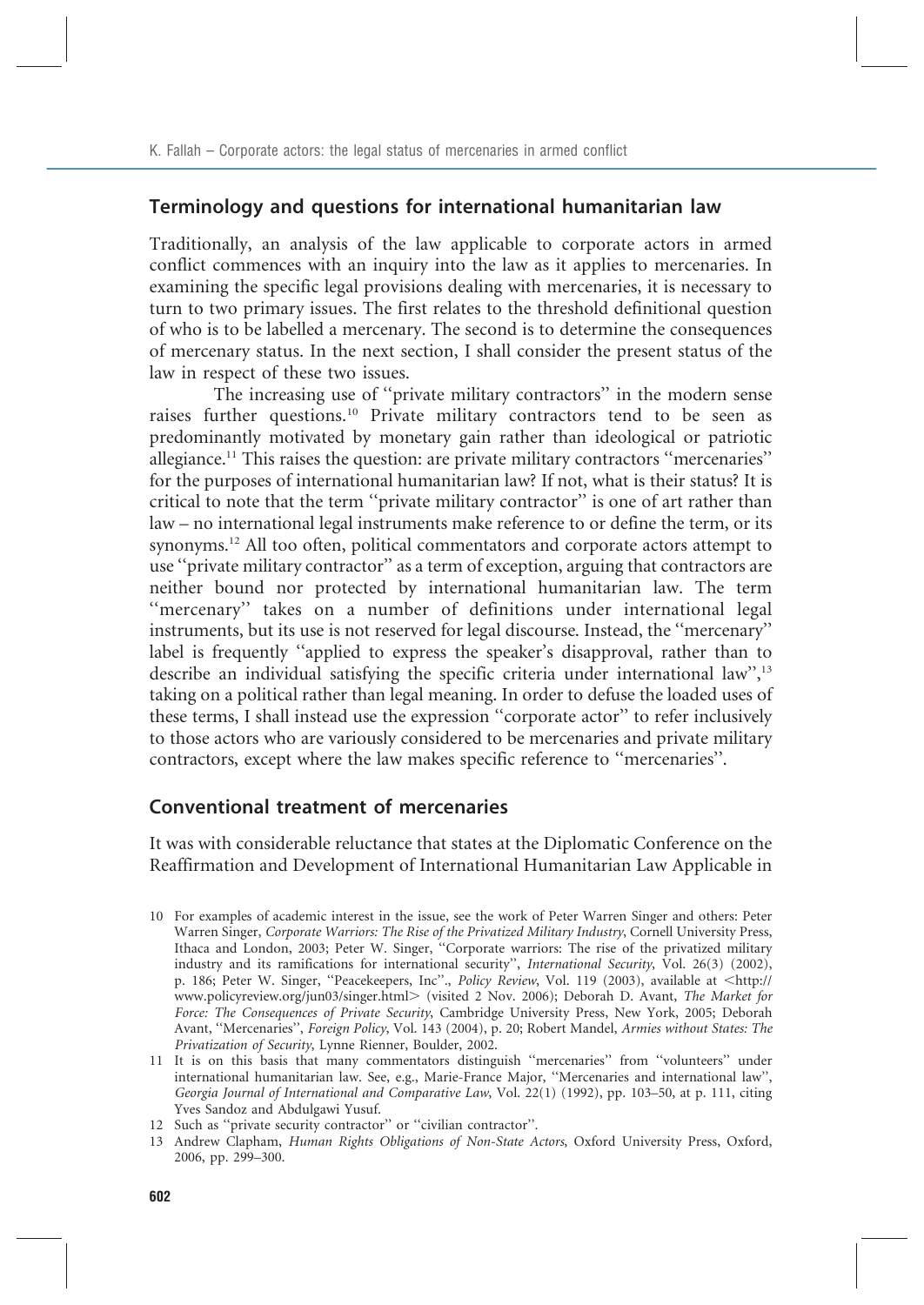

Armed Conflicts<sup>14</sup> acquiesced in the demands of Organization of African Unity (OAU)15 and socialist nations to insert a provision dealing specifically with mercenary activity.16 The constant tug-of-war between states seeking an inclusive system of international humanitarian law and states seeking a formal, exclusionary categorization of corporate actors in armed conflict has undoubtedly undermined the force of the mercenary-specific conventional law. This is so in terms of the limited number of states willing to ratify the mercenary-specific conventions,<sup>17</sup> and in terms of the wording of mercenary-specific articles in general international humanitarian law instruments.

# International humanitarian law instruments

The overarching concern of the international humanitarian law instruments is to provide protection, including legal protection, in times of armed conflict, and it is rare for the conventions to sideline particular categories of actor. International humanitarian law's approach to mercenaries is controversial in this respect. The mercenary provisions have a primarily symbolic significance, to the extent that mercenaries are the subject of particular attention and are accorded fewer protections than combatants. However, there are difficulties with the conventional definitions of ''mercenary'', and international humanitarian law instruments do little to clarify the legal consequences of mercenary status. A brief outline of the conventional treatment of mercenaries under international humanitarian law is given below.

# The Hague Conventions of 1907

While the Hague Conventions do not expressly refer to mercenaries, Hague Convention V deals with the implications of mercenary activity in terms of neutrality.18 Article 4 provides that corps of combatants are not to be formed, nor are recruiting agencies to be opened, on the territory of a neutral state to assist belligerents in an armed conflict. Article 5 places a direct responsibility on the neutral state to ensure that the acts to which Article 4 refers do not take place on

- 14 Geneva, 1974–7 (hereinafter Diplomatic Conference of 1977).
- 15 Now the African Union.
- 16 Many states were at pains to express their difficulty with the provision, although Article 47 of Protocol I to the 1949 Geneva Conventions was ultimately adopted by consensus (CDDH/SR.41, 26 May 1977). Official Records of the Diplomatic Conference on the Reaffirmation and Development of International Humanitarian Law applicable in Armed Conflicts (CDDH), Federal Political Department, Berne, 1978, Vol. VI, p. 488.
- 17 Of 192 UN Member States only 16 have signed and 28 have become party to the UN Convention: Status of Multilateral Treaties Deposited with the Secretary-General, UN Treaty Series (October 2006). Only eight of the parties to the UN Convention are African Union member states. Of 53 African Union member nations, only 31 signed and 27 ratified or acceded to the OAU Convention. See ''List of Countries which have signed, ratified/acceded to the Convention for the Elimination of Mercenarism in Africa", available at <http://www.africa-union.org> (visited 19 Oct. 2006).
- 18 Hague Convention (V) respecting the Rights and Duties of Neutral Powers and Persons in Case of War on Land, of 18 October 1907 (Hague Convention V).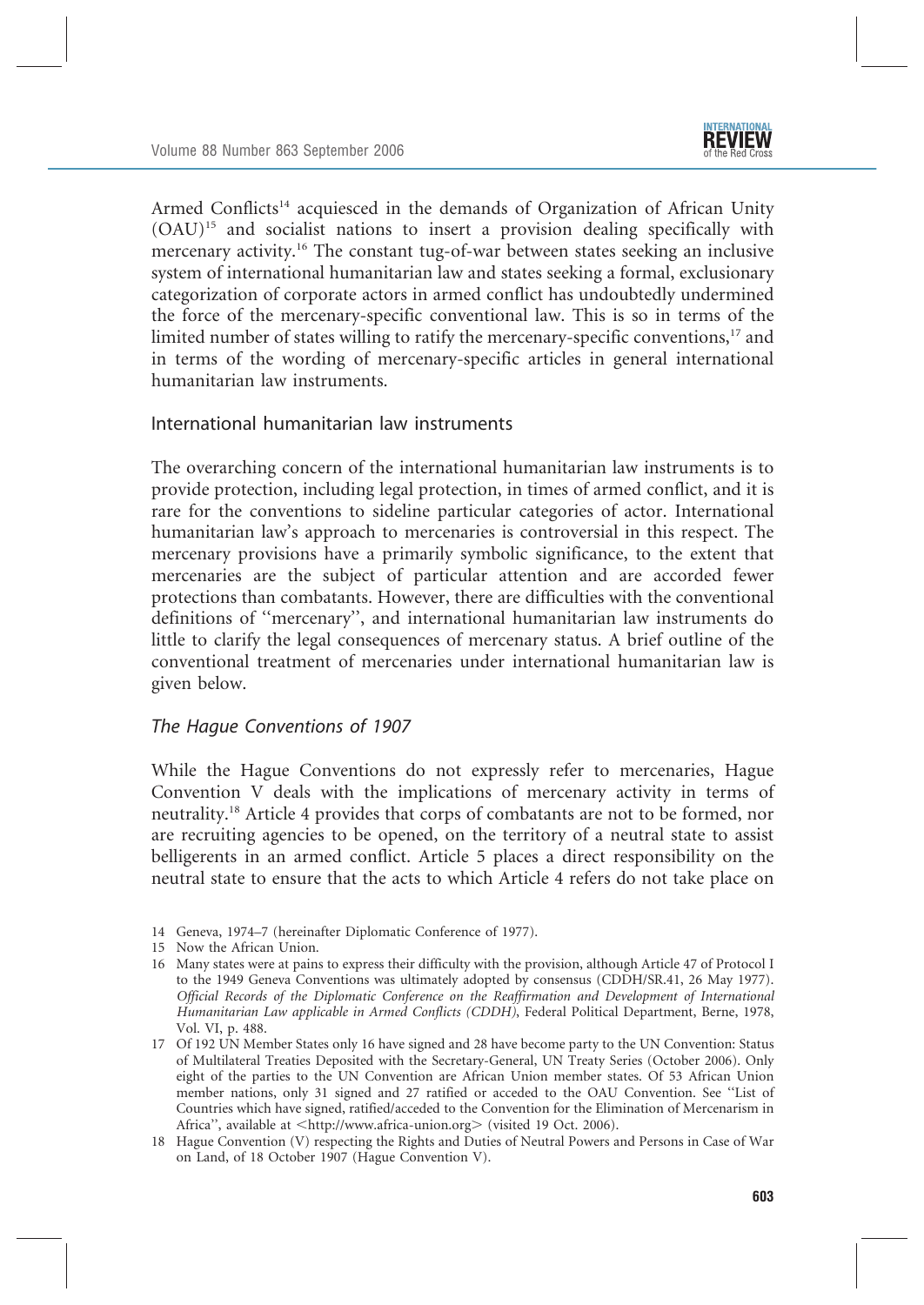its territory. The effect of Article 17 is that an individual who acts in favour of a belligerent by taking up arms as a mercenary or private military contractor ''cannot avail himself of his neutrality''. Nonetheless, the same article provides that such an individual is still entitled to the level of protection afforded to nationals of belligerent states.

# The Geneva Conventions of 1949 and the 1977 Additional Protocols

Mercenaries receive no mention in any of the four Geneva Conventions of 1949.19 The first mainstream international humanitarian law instrument to deal specifically with mercenaries was the 1977 Additional Protocol I thereto. <sup>20</sup> It applies exclusively to international armed conflicts and fewer states are party to it than to the Geneva Conventions of 1949. Nevertheless, the ICRC considers Article 47 of Additional Protocol I as reflecting customary international humanitarian  $law<sup>21</sup>$ 

This mercenary provision was first proposed in 1976 by the Nigerian delegation to the Diplomatic Conference, albeit in slightly different terms.<sup>22</sup> In 1977, following significant debate and consideration of the issue by a working group, $23$  the article was adopted by consensus. Many delegations stated that they supported the inclusion of the provision, "in the spirit of compromise".<sup>24</sup> Indeed, the working group dealing with the mercenary provision reported that ''It should not be thought that all delegates were fully satisfied with the final text.''25

Article 47.1 of Additional Protocol I provides that individuals who are found to be mercenaries are to be deprived of the rights of combatant or prisonerof-war status. Article 47.2 defines a mercenary as any person who:

<sup>19</sup> Geneva Convention (I) for the Amelioration of the Condition of the Wounded and Sick in Armed Forces in the Field, of 12 August 1949; Geneva Convention (II) for the Amelioration of the Condition of Wounded, Sick and Shipwrecked Members of Armed Forces at Sea, of 12 August 1949; Geneva Convention (III) relative to the Treatment of Prisoners of War, of 12 August 1949; Geneva Convention (IV) relative to the Protection of Civilian Persons in Time of War, of 12 August 1949.

<sup>20</sup> Protocol additional to the Geneva Conventions of 12 August 1949, and relating to the Protection of Victims of International Armed Conflicts of 8 June 1977 (Protocol I).

<sup>21</sup> See Jean-Marie Henckaerts and Louise Doswald-Beck, Customary International Humanitarian Law: Vol. 1: Rules, ICRC and Cambridge University Press, Geneva, 2005, pp. 391–5. Rule 108 reads: ''Mercenaries, as defined in Additional Protocol I, do not have the right to combatant or prisoner-ofwar status. They may not be convicted or sentenced without previous trial.''

<sup>22</sup> The Nigerian delegation proposed an article in the following terms (CDDH/236/Rev.1) (note 16): 1. The status of combatant or prisoner of war shall not be accorded to any mercenary who takes part in armed conflicts referred to in the Conventions and the present Protocol. 2. A mercenary includes any person not a member of the armed forces of a party to the conflict who is specially recruited abroad and who is motivated to fight or to take part in armed conflict essentially for monetary payment, reward or other private gain.

<sup>23</sup> See ''Report to Committee III on the work of the Working Group submitted by the Rapporteur'', Geneva, 17 March–10 June 1977, CDDH/III/369.

<sup>24</sup> See note 35 below. The Australian delegation went so far as to comment that, if the provision had been put to a vote, it would not have been able to vote in favour: Australia (CDDH/III/SR.58 at 205).

<sup>25 &#</sup>x27;'Report to Committee III on the work of the Working Group submitted by the Rapporteur'', CDDH/ III/369 and Corr.1., Geneva, 17 March–10 June 1977.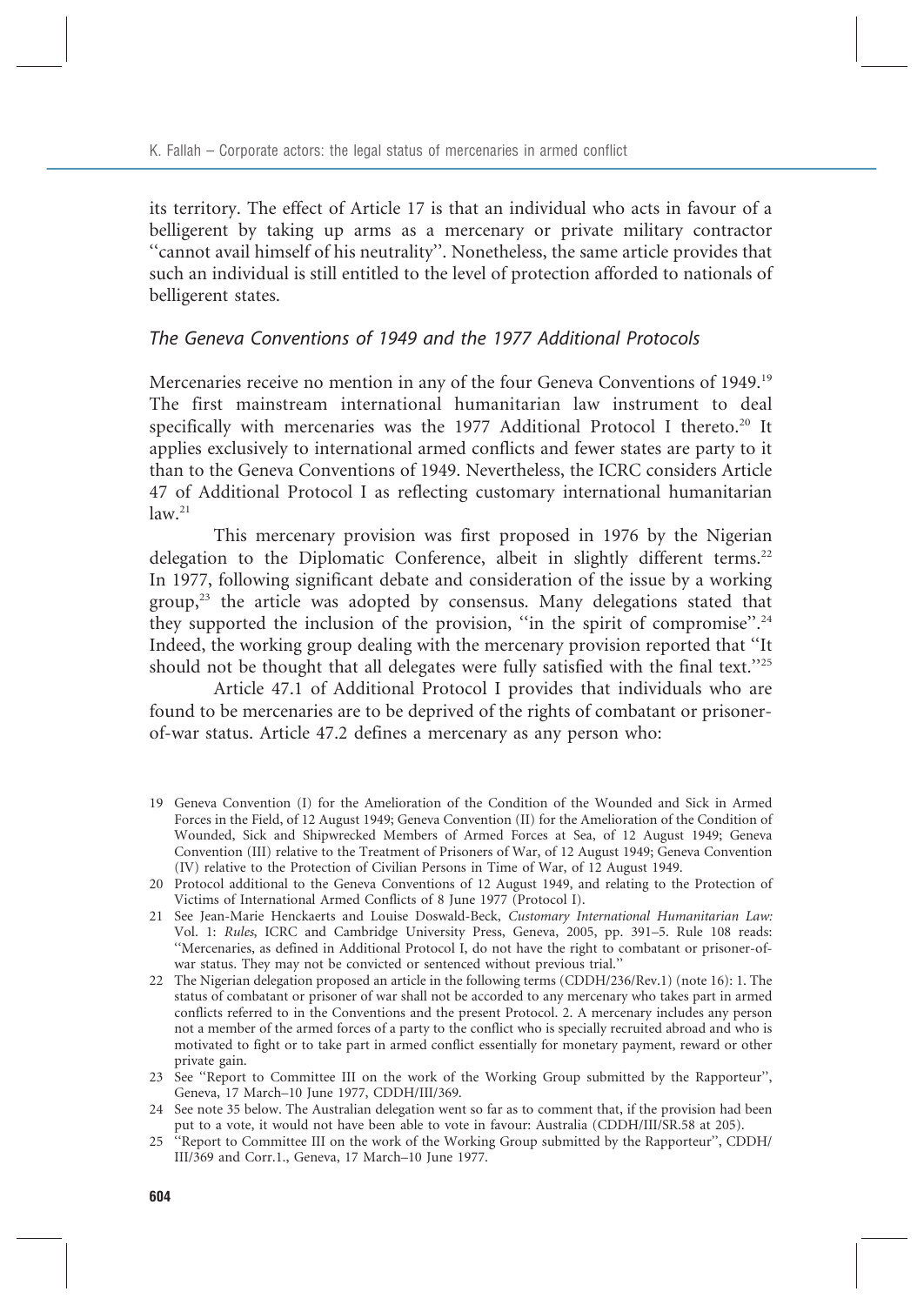

- (a) is specially recruited locally or abroad in order to fight in an armed conflict;
- (b) does, in fact, take a direct part in the hostilities;
- (c) is motivated to take part in the hostilities essentially by the desire for private gain and, in fact, is promised by or on behalf of a Party to the conflict material compensation substantially in excess of that promised or paid to combatants of similar rank and functions in the armed forces of that Party;
- (d) is neither a national of a Party to the conflict nor a resident of territory controlled by a Party to the conflict;
- (e) is not a member of the armed forces of a Party to the conflict; and
- (f) has not been sent by a State which is not a Party to the conflict on official duty as a member of its armed forces.<sup>26</sup>

Legal commentators expressly acknowledge that Article 47 of Additional Protocol I was inserted to appease African nations and was intentionally narrow in its scope of application.<sup>27</sup> For an individual to be classified as a mercenary under Article 47.2, he or she must meet all six requirements, (a) to (f). It is virtually impossible to find an individual who falls within the Article 47.2 definition of a mercenary.28

One of the most contentious requirements of Article 47.2 is contained in subparagraph (c) and relates to motivation. For some, it is essential that the definition distinguishes mercenaries from other actors on the basis of their motivation. As one commentator has suggested, ''it is impossible satisfactorily to define a mercenary without reference to his motivation".<sup>29</sup> Some state delegations to the Diplomatic Conference of 1977 were of the same mind.<sup>30</sup>

The second limb of subparagraph (c), that the mercenary must ''in fact, [be] promised by or on behalf of a Party to the conflict material compensation substantially in excess of that promised or paid to combatants of similar rank and functions in the armed forces of that Party'', is an attempt at mitigating the subjectivity of the motive requirement, balancing it with an objective test that can be more easily adjudicated by an outsider. Nevertheless, the wording of subparagraph (c) is such that the excessive material compensation requirement is in addition to the motive requirement, as is apparent from the use of the word ''and'' to join the two limbs. This leaves unresolved the difficulties with

<sup>26</sup> Emphasis added.

<sup>27</sup> See, e.g., Frits Kalshoven and Liesbeth Zegveld, Constraints on the Waging of War: An Introduction to International Humanitarian Law, 3rd edn, ICRC, Geneva, 2003, p. 90.

<sup>28</sup> This point is widely acknowledged. For example, the US position is that ''[t]he definition of 'mercenary' in [Protocol I] is so narrow that few persons would fit within it": US, Air Force Commanders' Notebook, 1980, 15-3, as cited in Henckaerts and Doswald-Beck, above note 21, Vol. 2, ch. 33, pp. 2576–7. See also Peter W. Singer, ''War, profits and the vacuum of law: Privatized military firms and international law'', Columbia Journal of Transnational Law, Vol. 42 (2004), p. 521, at p. 524.

<sup>29</sup> Riley Martin, ''Mercenaries and the rule of law'', Review of the International Commission of Jurists, Vol. 17 (1977), p. 51, at p. 53.

<sup>30</sup> See, e.g., Syrian Arab Republic, CDDH/III/SR.57, p. 196; Cameroon and Mali, CDDH/III/SR.57, p. 201.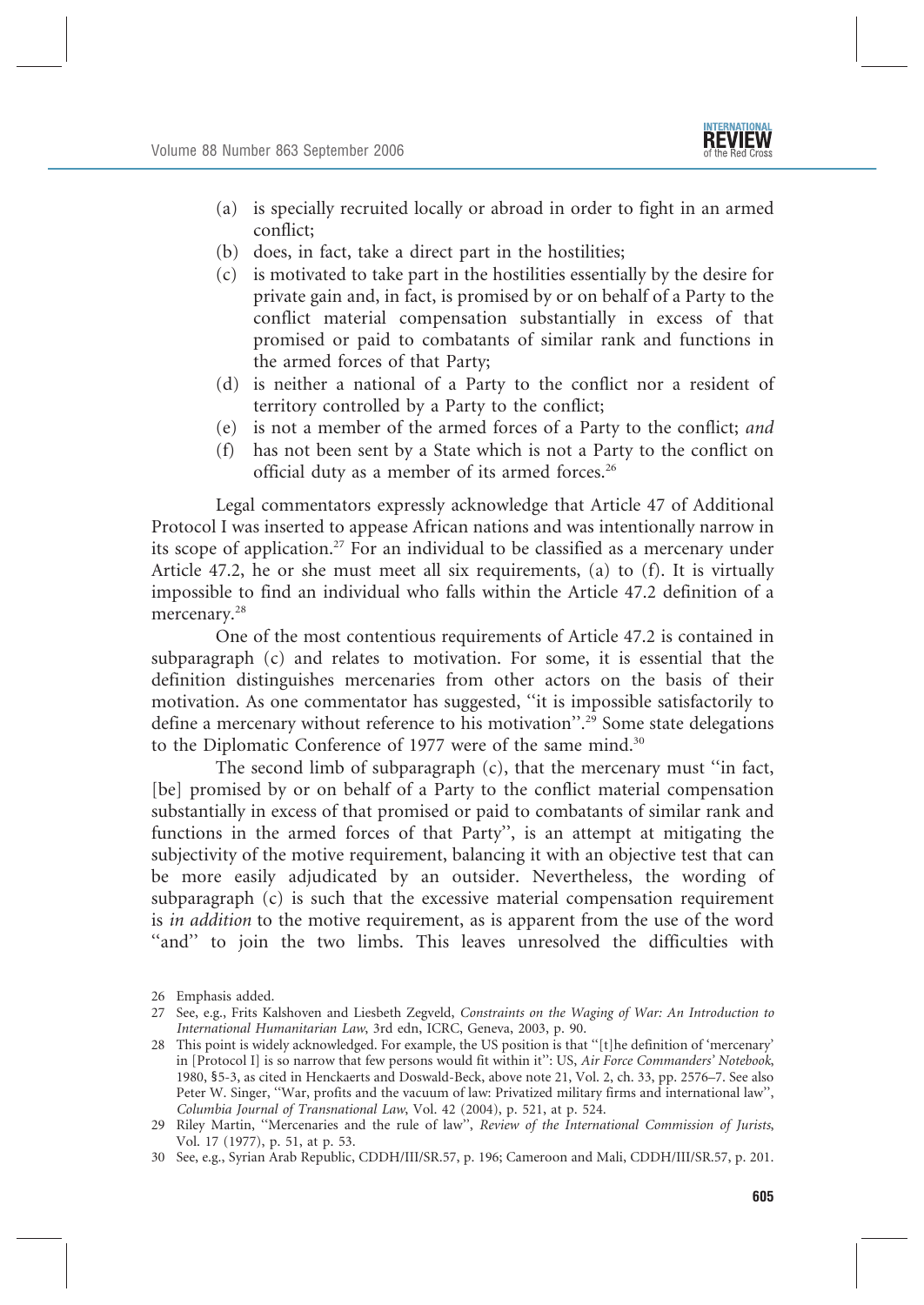interpreting an individual's motivation for participation in hostilities. Indeed, as the United Kingdom's Diplock Committee stated in its 1976 report on the recruitment of mercenaries:

any definition of mercenaries which required positive proof of motivation would … either be unworkable or so haphazard in its application as between comparable individuals as to be unacceptable. Mercenaries, we think, can only be defined by reference to what they do, and not by reference to why they do  $it<sup>31</sup>$ 

This concern about the difficulty in judicially assessing an individual's motivation stands in addition to more general concerns as to the desirability of attaching motive to legal status in armed conflict.

The shortcomings of Article 47 are clearest when we read it in the light of the rest of the Protocol. Although the article goes some way to providing a definition of mercenary activity, it is of little significance when we consider the consequences of mercenary status under Protocol I. The only consequence flowing from Article 47 is that mercenaries are not entitled to combatant or prisoner-ofwar status. In other words, Article 47 is presented as an exception to the rules regarding who can be a combatant. However, as Keith notes, the provision is ''concerned to isolate a category within a wider group'' who, as a matter of law, are not combatants.32 Article 43.2 of Additional Protocol I defines a combatant as a member of the armed forces of a party to the conflict (with the exception of medical and religious personnel).<sup>33</sup> Yet Article  $47.2(e)$  requires that a mercenary "is not a member of the armed forces of a Party to the conflict". This means that any individual who satisfies the definition of a mercenary is not entitled to combatant status in the first place. Article 47 cannot be considered a true exception to the rules regarding combatant and prisoner-of-war status because, when read together with Article 43, it is effectively rendered meaningless.

When considering the consequences of mercenary status, it is important to note that even those individuals who are classified as mercenaries for the purposes of Additional Protocol I are afforded certain protections under international humanitarian law. Despite being deprived of combatant and prisoner-of-war status, mercenaries are to be treated as non-combatants who have taken part in hostilities. Such individuals are entitled to the protection of the "fundamental guarantees" contained in Article 75 of the same Protocol.<sup>34</sup> The Article 75 fundamental guarantees are broad in scope and include the right to be treated humanely in all circumstances and the right to be protected against

33 Cf. Third Geneva Convention, Art. 4.1.

<sup>31</sup> Diplock Committee, Report of the Committee of Privy Counsellors Appointed to Inquire into the Recruitment of Mercenaries (UK Cmnd. 6569, 1976), at [7].

<sup>32</sup> Kenneth J. Keith, ''The present state of international humanitarian law'', Australian Yearbook of International Law, Vol. 9 (1985), pp. 13–35, at p. 23. See also Frits Kalshoven and Liesbeth Zegveld, Constraints on the Waging of War: An Introduction to International Humanitarian Law, 3rd edn, ICRC, Geneva, 2003, p. 90.

<sup>34</sup> Additional Protocol I, Art. 45.3.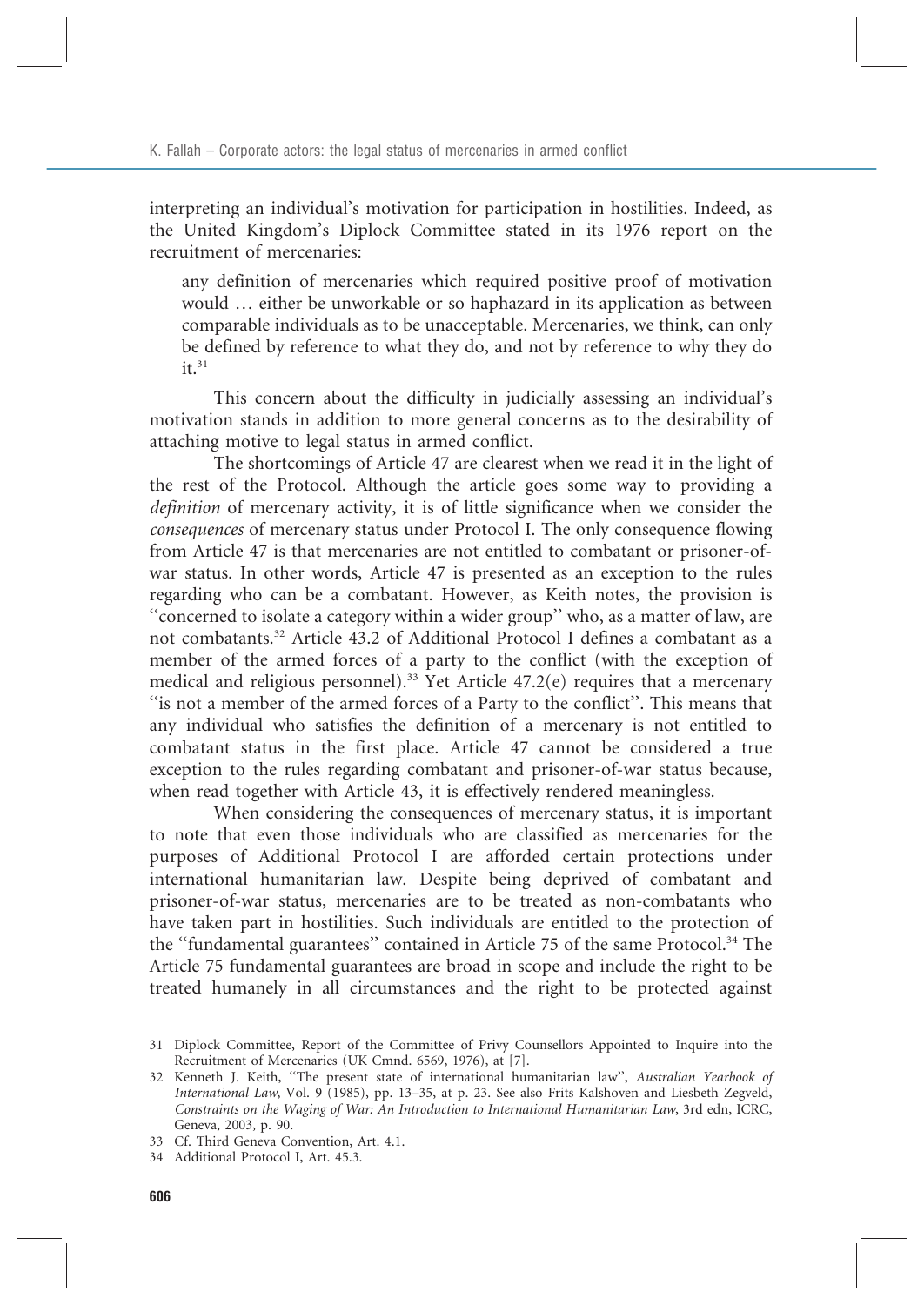

murder, torture, corporal punishment and outrages upon person dignity. Article 75.4 guarantees the right to a fair trial and due process in respect of penal offences. Delegations to the Diplomatic Conference of 1977 were firm in their insistence that mercenaries were to be protected by these fundamental guarantees. Indeed, a number of states explicitly indicated that they would read the article as affording mercenaries the right to be protected by Article 75.<sup>35</sup> Such a position was consistent with the overall aims of the Diplomatic Conference of 1977. Accordingly, the popularly held view that mercenaries receive no protection under international humanitarian law is misguided.

# Mercenary-specific instruments

The primary focus of mercenary-specific conventions has been to criminalize mercenary activity. Many of the definitional difficulties with Article 47 of Additional Protocol I also apply to the mercenary-specific conventions. In terms of the consequences of mercenary status, the conventions depart in a number of respects from the legal position adopted in that article.

# The Draft Luanda Convention

In 1976 the International Commission of Inquiry on Mercenaries produced a Draft Convention on the Prevention and Suppression of Mercenarism in Luanda, Angola (Draft Luanda Convention).<sup>36</sup> The preamble to that convention refers to the drafting states' concern at ''the use of mercenaries in armed conflicts with the aim of opposing by armed force the process of national liberation from colonial and neo-colonial domination''. Article 1 defines the ''crime of mercenarism'' as liable to be committed by individuals, groups or associations, representatives of states and states themselves. The elements of the crime are roughly drafted. The relevant legal person is guilty of the crime of mercenarism if he or she, ''with the aim of opposing by armed violence a process of self-determination'', commits any of the following acts:

- (a) organises, finances, supplies, equips, trains, promotes, supports or employs in any way military forces consisting of or including persons who are not nationals of the country where they are going to act, for personal gain, through the payment of a salary or any other kind of material recompense;
- (b) enlists, enrols or tries to enrol in the said force;
- (c) allows the activities mentioned in paragraph (a) to be carried out in any territory under its jurisdiction or in any place under its control

<sup>35</sup> See, e.g., the explanations of the representatives for: Italy (CDDH/III/SR.57, p. 193); Australia (CDDH/ III/SR.57, p. 195); Portugal (CDDH/III/SR.57 at 198); United States (CDDH/III/SR.57, p. 199); Ireland (CDDH/III/SR.57 at 199); Canada (CDDH/III/SR.57, p. 201); and Sweden (CDDH/III/SR.57, p. 202).

<sup>36</sup> Draft Convention on the Prevention and Suppression of Mercenarism (produced by the International Commission of Inquiry on Mercenaries in June 1976).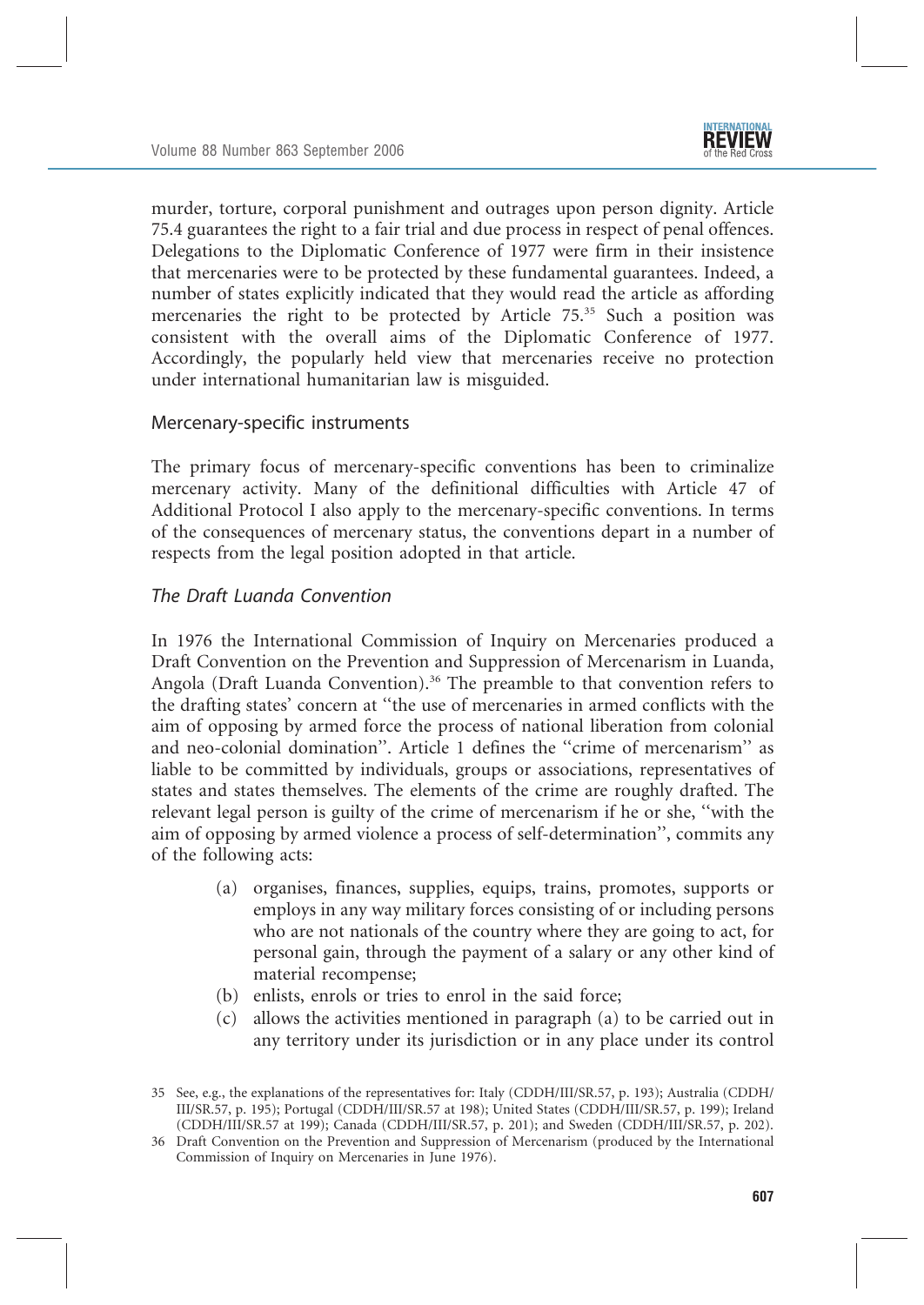or affords facilities for transit, transport or other operations of the abovementioned forces.

The Luanda definition of the ''crime of mercenarism'' is considerably remote from Protocol I's definition of a mercenary, but it formed the basis for debate and discussion at the Diplomatic Conference of 1977.37 Importantly, the Draft Luanda Convention was the first product of efforts to deal with mercenaries at a regional level.

#### The Organization of African Unity Convention

In Libreville in 1977 the OAU adopted the Convention for the Elimination of Mercenarism in Africa (OAU Convention).<sup>38</sup> The OAU Convention is more structured in its approach than the Draft Luanda Convention. Article 1.1 of the OAU Convention mirrors the Protocol I definition of a mercenary in all respects but for that part of the definition that deals with motivation. Whereas Protocol I includes in its criteria the requirement that a person be ''motivated to take part in the hostilities essentially by the desire for private gain'' and, in fact, be ''promised, by or on behalf of a Party to the conflict, material compensation substantially in excess of that promised or paid to combatants of similar ranks and functions in the armed forces of that Party'', the OAU Convention, in Article 1.1(c), simply requires that a party to a conflict (or its representative) promises the person ''material compensation''.

The most significant difference between the OAU Convention and Protocol I, however, is the aspect of criminalization. The OAU Convention's provisions dealing with criminality are broad and loosely drafted. Under the OAU Convention it is a criminal offence to be a mercenary, and mercenaries are also criminally responsible for any specific criminal acts they commit in course of duty. Pursuant to Article 1.2, the crime of mercenarism is also the subject of unusually extended forms of participation.<sup>39</sup> Article 3 provides that mercenaries are not to enjoy the status of combatants and are not entitled to prisoner-ofwar status. Article 7 requires each state party to ensure that the crime of

<sup>37</sup> Jean de Preux, ''Article 47: Mercenaries'', in Yves Sandoz et al.(eds.), Commentary to Protocol Additional to the Geneva Conventions of 12 August 1949, and relating to the Protection of Victims of International Armed Conflicts (Protocol I), 8 June 1977, ICRC, Geneva, 1977, p. 572.

<sup>38</sup> Adopted in Libreville, Gabon, on 3 July 1977 and entered into force on 22 April 1985. OAU Doc CM/ 817 (XXIX) Annex 11 Rev.

<sup>39</sup> Like the Draft Luanda Convention, the OAU Convention extends criminal liability to ''the individual, group or association, representative of a State and the State itself who with the aim of opposing by armed violence a process of self-determination, stability or the territorial integrity of another State, that practises any of the following acts: (a) Shelters, organises, finances, assists, equips, trains, promotes, supports or in any manner employs bands of mercenaries; (b) Enlists, enrols or tries to enrol in the said bands; (c) Allows the activities mentioned in paragraph (a) to be carried out in any territory under its jurisdiction or in any place under its control or affords facilities for transit, transport or other operations of the above mentioned forces''.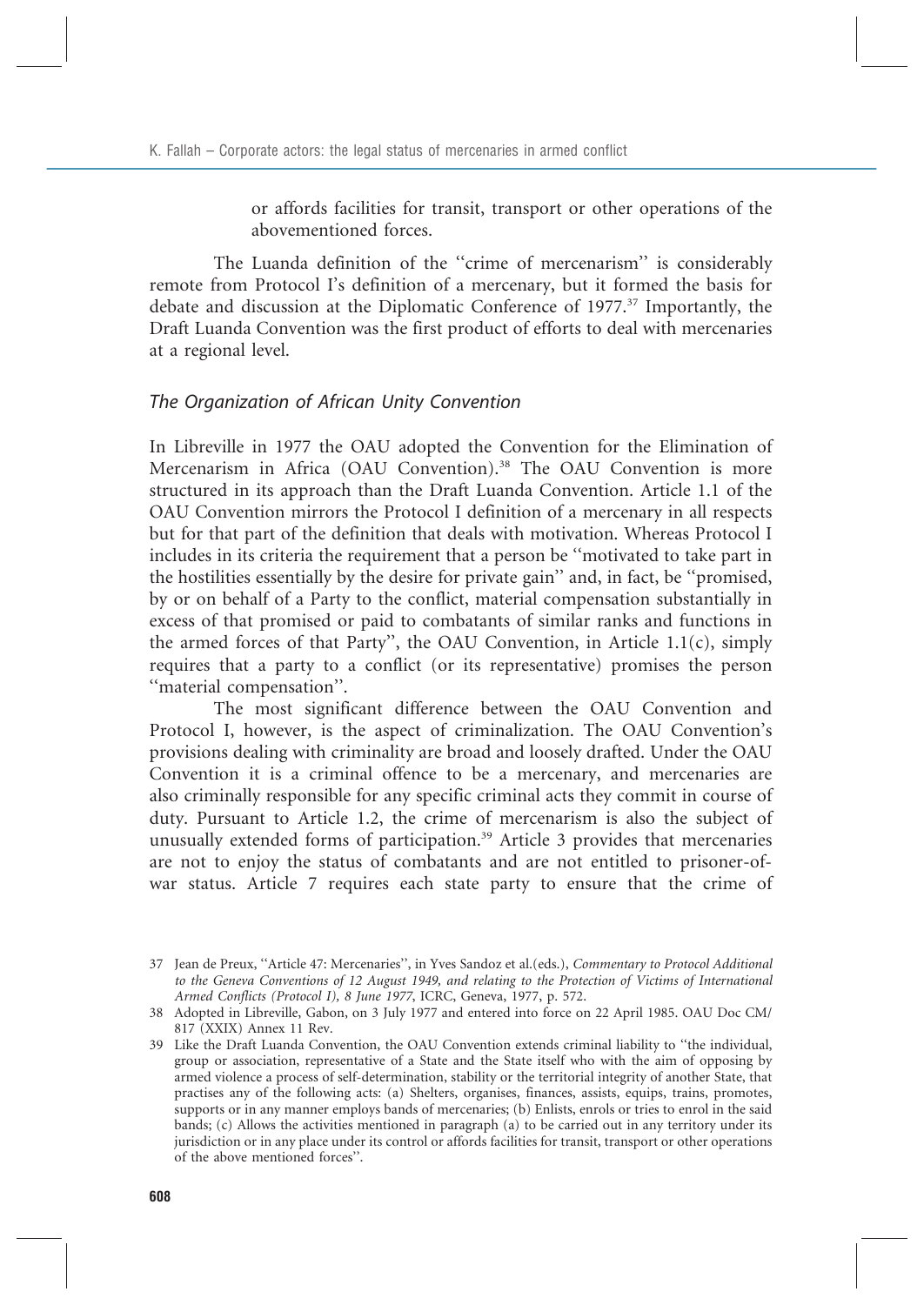

mercenarism is ''punishable by severest penalties under its laws, including capital punishment''.40

# The United Nations Convention

The International Convention against the Recruitment, Use, Financing and Training of Mercenaries (UN Convention)<sup>41</sup> was opened for signature in 1989, but did not come into force until October 2001. Like the OAU Convention, the UN Convention is concerned with defining the ''crime of mercenarism'', and setting out measures for its enforcement. The UN Convention's definition of a mercenary is divided into two parts. The first part is similar in its terms to Protocol I's definition, except that it excludes the requirement that the person ''does in fact take part in the hostilities''.42 This alone renders the UN Convention's definition of mercenary status broader than that in Protocol I. However, part two of the definition is broader still. It states:

2. A mercenary is also any person who, in any other situation [that is, not in the context of an armed conflict]:

- (a) is specially recruited locally or abroad for the purpose of participating in a concerted act of violence aimed at:
	- (i) overthrowing a Government or otherwise undermining the constitutional order of a State; or
	- (ii) undermining the territorial integrity of a State;
- (b) is motivated to take part therein essentially by the desire for significant private gain and is prompted by the promise or payment of material compensation;
- (c) is neither a national nor a resident of the State against which such an act is directed;
- (d) has not been sent by a State on official duty; and
- (e) is not a member of the armed forces of the State on whose territory the act is undertaken.

As such, the UN Convention provides a much lower threshold for assigning ''mercenary'' status to an individual. The implications of this weakening of the definition are compounded by the fact that the UN Convention criminalizes all mercenary activity.

42 UN Convention, Art. 1.1; cf. Protocol I, Art. 47.1(b).

<sup>40</sup> To this extent, the OAU Convention conflicts with Article 75.2(iii) of Protocol I, which prohibits corporal punishment.

<sup>41</sup> Opened for signature 4 Dec. 1989, 29 ILM 91 (entered into force 20 Oct. 2001), annex to GA Res 34, UN GAOR, 72nd plen. mtg, 44th sess., supp. no. 43, at 590, UN Doc A/44/43 (1989).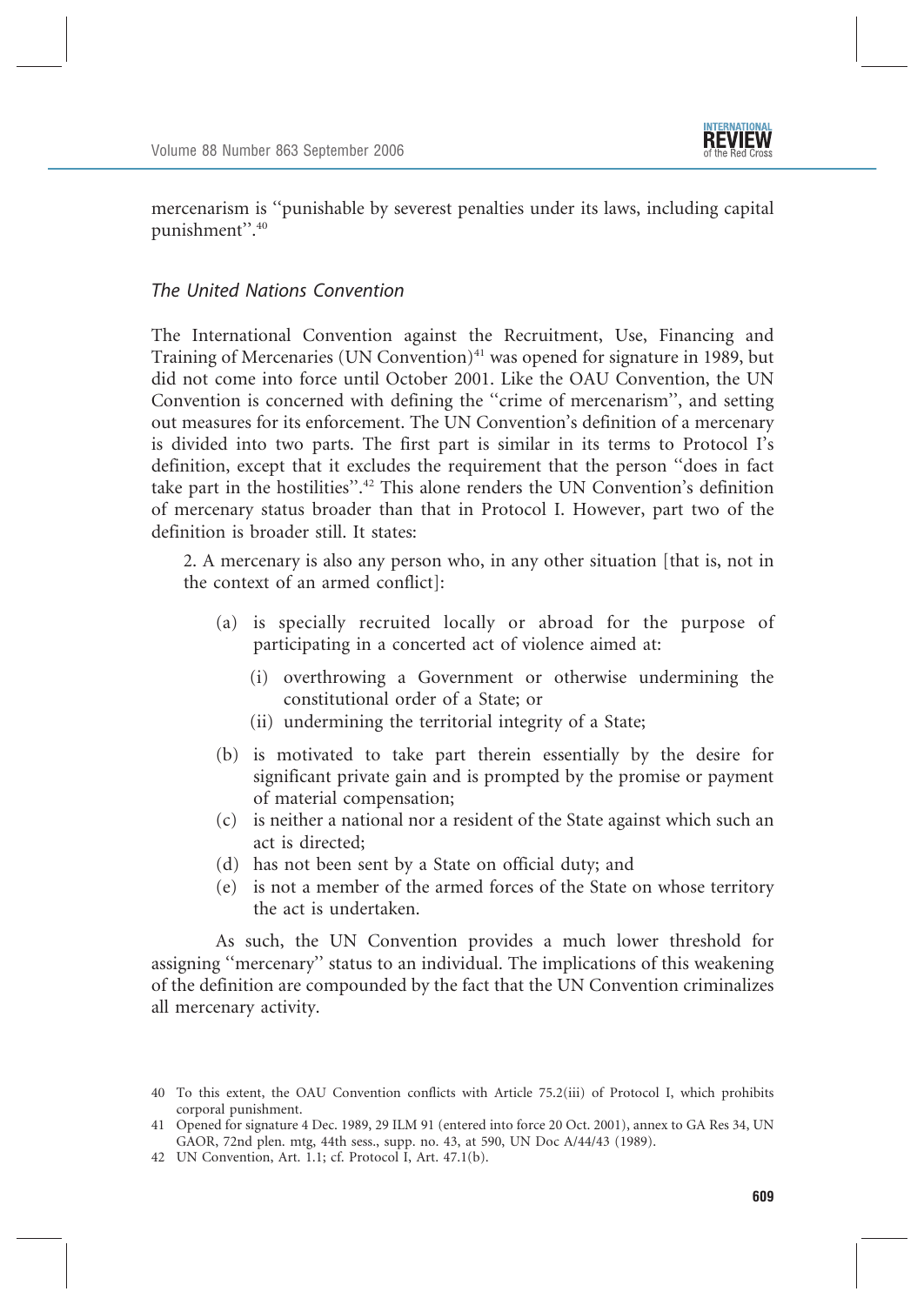#### The International Law Commission Draft Code

The International Law Commission's 1991 Draft Code of Crimes against the Peace and Security of Mankind (ILC Draft Code)<sup>43</sup> also made specific reference to mercenaries. Article 23.2 defined a mercenary in the same terms as the OAU Convention, except that (like the UN Convention) it did not include the requirement that a mercenary ''does in fact take part in the hostilities''. <sup>44</sup> The crime of ''recruitment, use, financing and training of mercenaries'' was omitted from the second reading of the ILC Draft Code in 1995.45 The ILC Draft Code formed the basis of the initial drafting of the Rome Statute for the International Criminal Court. In line with the ILC's position, the International Criminal Court does not hold jurisdiction over a ''crime of mercenarism'', although the matter may be revisited when states parties come to consider the definition of aggression, in accordance with Articles 5, 121 and 123 of the Rome Statute.

#### Concluding remarks

It is clear that not all corporate actors fall within the definition of a mercenary under international law. Indeed, due to the narrow scope of the definitions, very few individuals are classified as mercenaries. However, in singling out mercenaries as a specific category of actor in armed conflict, Protocol I and the mercenaryspecific conventions deliver a firm message that mercenarism (or perhaps, more broadly, corporate combat) is at least discouraged under international law.

There are some significant differences between international humanitarian law and the mercenary-specific conventions. The major point of distinction is that Protocol I does not criminalize mercenary activity, whereas the mercenary conventions do. The only consequence of Article 47 of Protocol I is to deprive the mercenary of combatant or prisoner-of-war status. As I have discussed, an individual who falls within the Article 47.2 definition is not entitled to combatant status in any case. It is reasonable to suggest that international humanitarian law's treatment of mercenaries is more symbolic than practical. The mercenary-specific conventions, on the other hand, spell out more significant consequences for the mercenary in terms of criminal sanctions. The mercenary can be criminally punished for his or her status as a mercenary, as well as for any other criminal conduct in the course of being a mercenary. However, the mercenary-specific conventions have not translated into a significant body of prosecutions for the crime of mercenarism. With a few notable exceptions, such as the Angolan

<sup>43</sup> The Draft Code, which included ''recruitment, use, financing and training of mercenaries'' in its list of international crimes, was adopted by the ILC on first reading, at its forty-third session in 1991. The Work of the International Law Commission, 6th edn, UN, Geneva, 2004, Vol. 1.

<sup>44</sup> See UN Convention, Art 1.1.

<sup>45</sup> At its 47th session, in 1995, the Commission considered the 13th report of the Special Rapporteur. The Special Rapporteur had omitted from his report six of the 12 crimes included on first reading, including ''recruitment, use, financing and training of mercenaries''. UN, above note 43.